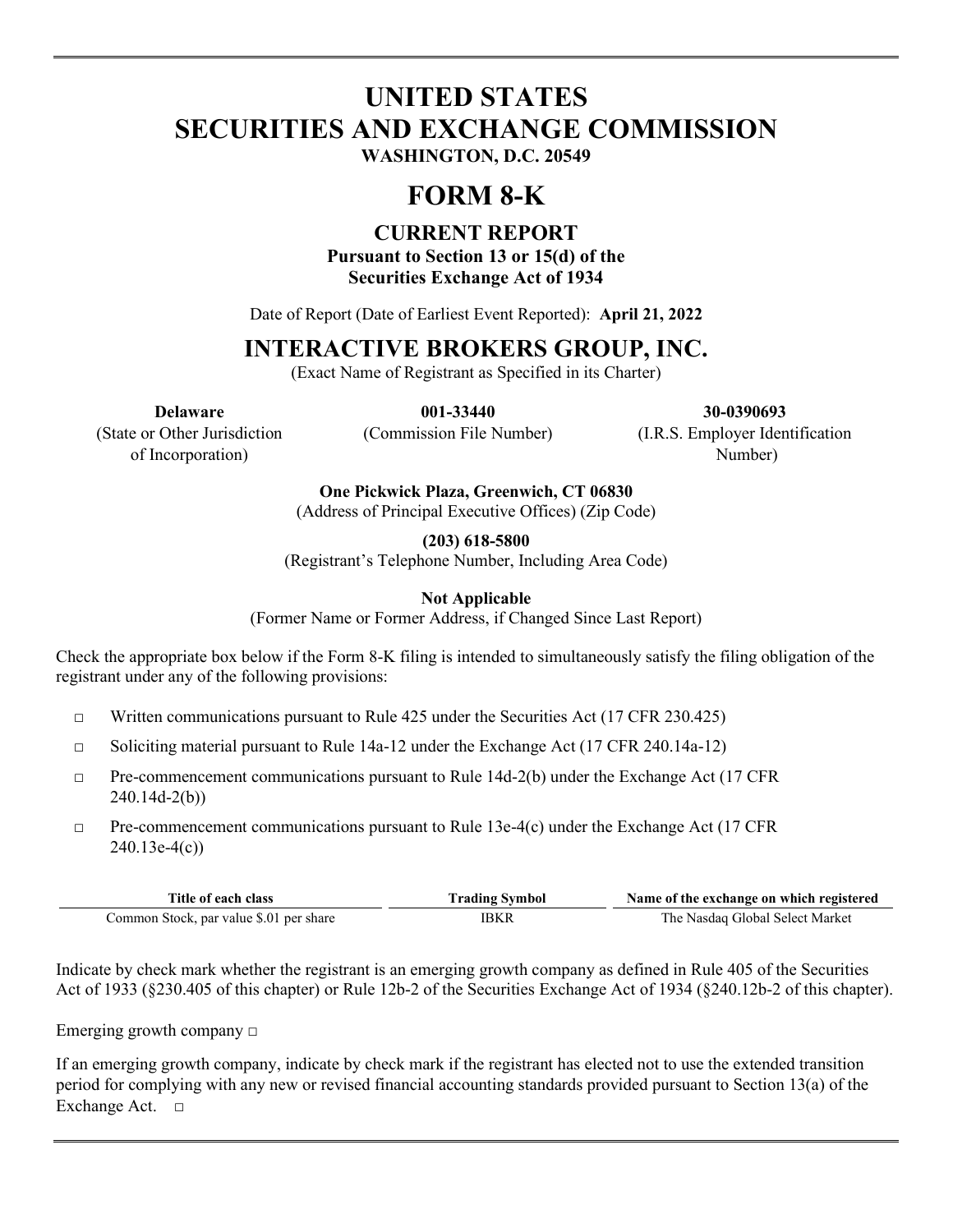### **Item 5.07 Submission of Matters to a Vote of Security Holders.**

The annual meeting of stockholders of Interactive Brokers Group, Inc. (the "Company") was held on April 21, 2022.

The stockholders voted on proposals to elect directors to the Company's Board of Directors (the "Board") and to ratify the appointment of Deloitte & Touche LLP as independent auditor.

All nominees for election to the Board were elected for a one-year term expiring at the annual meeting of stockholders in the following year. Each director will hold office until his successor has been elected and qualified or until the director's earlier resignation or removal.

The number of votes cast for or against and the number of abstentions with respect to each proposal is set forth below. The Company's independent inspector of election reported the vote of the stockholders as follows:

**Broker**

#### **Election of Directors (Percentages shown are of the votes cast)**

|                    |               |                |          | ргокег          |
|--------------------|---------------|----------------|----------|-----------------|
|                    | For           | <b>Against</b> | Abstain  | <b>Non-Vote</b> |
| Thomas Peterffy    | 364,265,700   | 29,250,700     | 33,686   | 14,566,822      |
|                    | 92.56%        | 7.43%          | 0.01%    |                 |
| Earl H. Nemser     | 362,523,985   | 30,872,714     | 153,387  | 14,566,822      |
|                    | 92.12%        | 7.84%          | 0.04%    |                 |
| Milan Galik        | 366, 675, 731 | 26,839,310     | 35,045   | 14,566,822      |
|                    | 93.17%        | 6.82%          | 0.01%    |                 |
| Paul J. Brody      | 374,007,838   | 18,989,667     | 552,581  | 14,566,822      |
|                    | 95.03%        | 4.83%          | 0.14%    |                 |
| Lawrence E. Harris | 386,778,447   | 6,736,777      | 34,862   | 14,566,822      |
|                    | 98.28%        | 1.71%          | 0.01%    |                 |
| Gary Katz          | 391,986,750   | 1,528,338      | 34,998   | 14,566,822      |
|                    | 99.60%        | 0.39%          | 0.01%    |                 |
| Philip Uhde        | 391,984,465   | 1,528,814      | 36,807   | 14,566,822      |
|                    | 99.60%        | $0.39\%$       | 0.01%    |                 |
| William Peterffy   | 375,084,017   | 18,162,061     | 304,008  | 14,566,822      |
|                    | 95.31%        | 4.61%          | $0.08\%$ |                 |
| Nicole Yuen        | 391,331,705   | 2,195,570      | 22,811   | 14,566,822      |
|                    | 99.43%        | 0.56%          | 0.01%    |                 |
| Jill Bright        | 392,107,175   | 1,404,853      | 38,058   | 14,566,822      |
|                    | 99.63%        | 0.36%          | 0.01%    |                 |

Stockholders approved the appointment of Deloitte & Touche LLP as the Company's independent registered public accounting firm for the year ending December 31, 2022, by a vote of 406,450,639 for; 1,554,790 against; and 111,479 abstentions.

### **Item. 9.01 Financial Statements and Exhibits.**

#### **Exhibit No. Description**

104 Cover Page Interactive Data File (the cover page XBRL tags are embedded within the Inline XBRL Document).